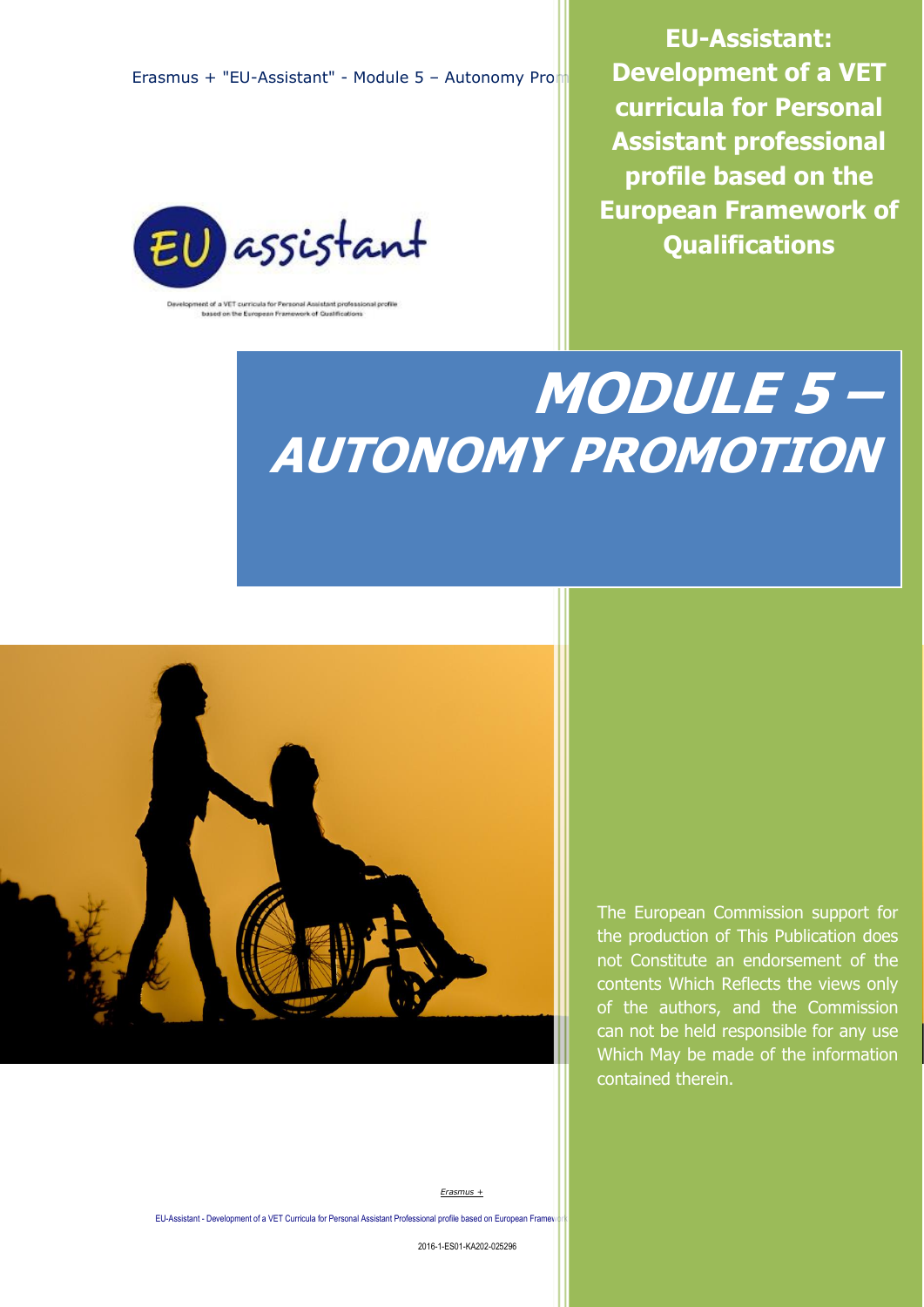



## **TABLE OF CONTENTS**

| 2.             |                                                  |  |
|----------------|--------------------------------------------------|--|
| 3 <sub>r</sub> |                                                  |  |
|                |                                                  |  |
|                |                                                  |  |
|                |                                                  |  |
| 5.             | <b>HOW TO ACHIEVE THIS AUTONOMY?9</b>            |  |
| 6.             | <b>PRACTICAL ADVICES TO AUTONOMY PROMOTION11</b> |  |
| 8.             |                                                  |  |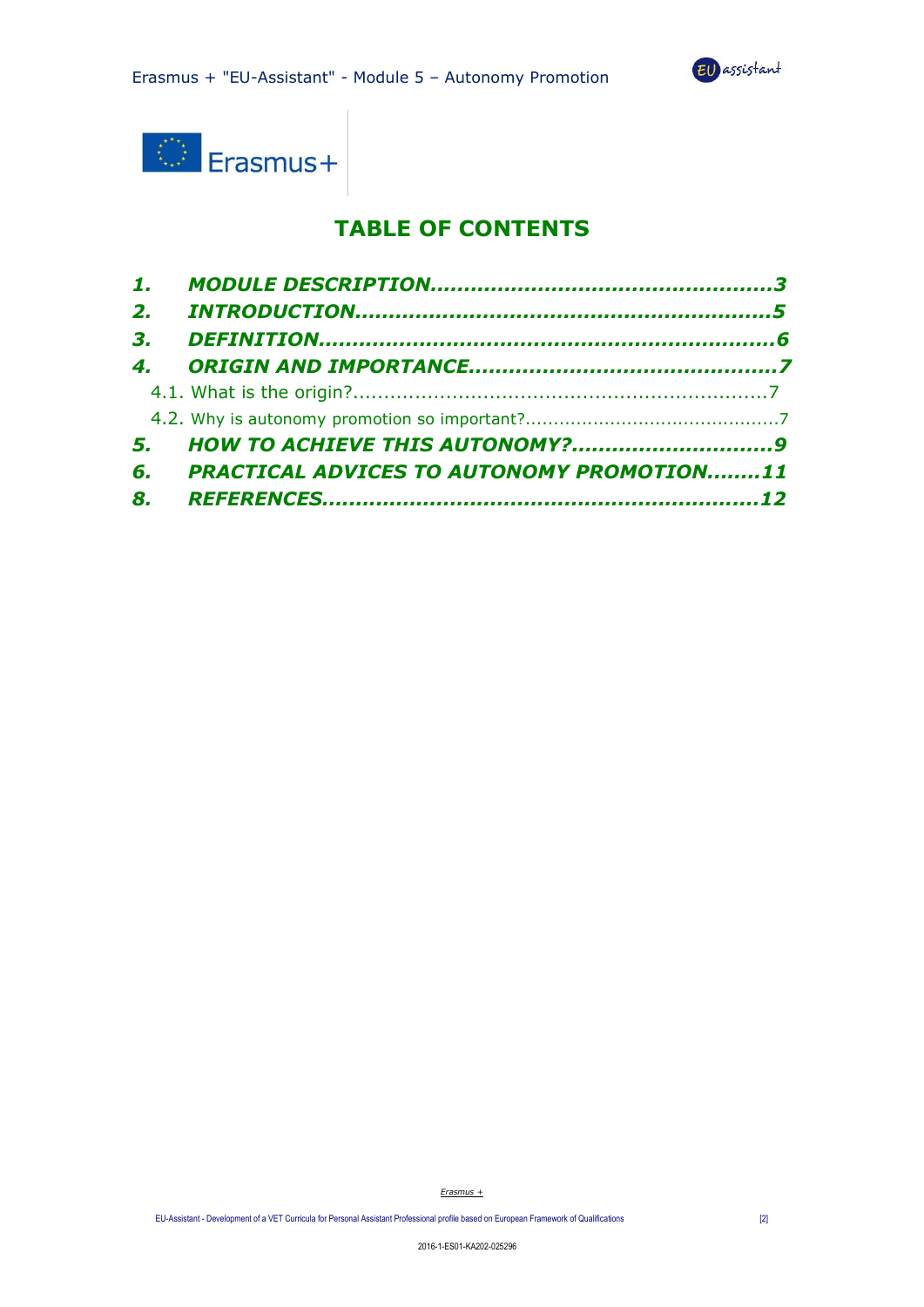

## **1. MODULE DESCRIPTION**

| <b>MODULE TITLE</b>                   | <b>AUTONOMY PROMOTION</b>                                                                                                                                                                                                                                                                                                                   |
|---------------------------------------|---------------------------------------------------------------------------------------------------------------------------------------------------------------------------------------------------------------------------------------------------------------------------------------------------------------------------------------------|
| <b>KEYWORDS</b>                       | autonomy, dependent, functional diversity,<br>daily activities, basic activities, personal<br>assistance                                                                                                                                                                                                                                    |
| <b>TARGET GROUP</b>                   | This module will be aimed at those who<br>want to know how to promote the personal<br>autonomy of users.                                                                                                                                                                                                                                    |
| <b>LEVEL</b>                          | medium                                                                                                                                                                                                                                                                                                                                      |
| <b>CAREER</b><br><b>OPPORTUNITIES</b> | who want to become Personal<br>People<br>Assistant for people with functional<br>diversity.                                                                                                                                                                                                                                                 |
| <b>AIMS OF MODULE</b>                 | This module provides participants with<br>knowledge, understanding,<br>practical<br>resources and opportunities to learn how to<br>be autonomy promoters in their job.<br>The student will know what the autonomy<br>promotion is, its origin and importance, how<br>to achieve it and the reasons why are so<br>important in this service. |
| <b>OUTCOMES</b>                       | Upon completion of this module, the<br>participant will have learned how to promote<br>user capabilities and to support them in                                                                                                                                                                                                             |

*Erasmus +*

EU-Assistant - Development of a VET Curricula for Personal Assistant Professional profile based on European Framework of Qualifications [3]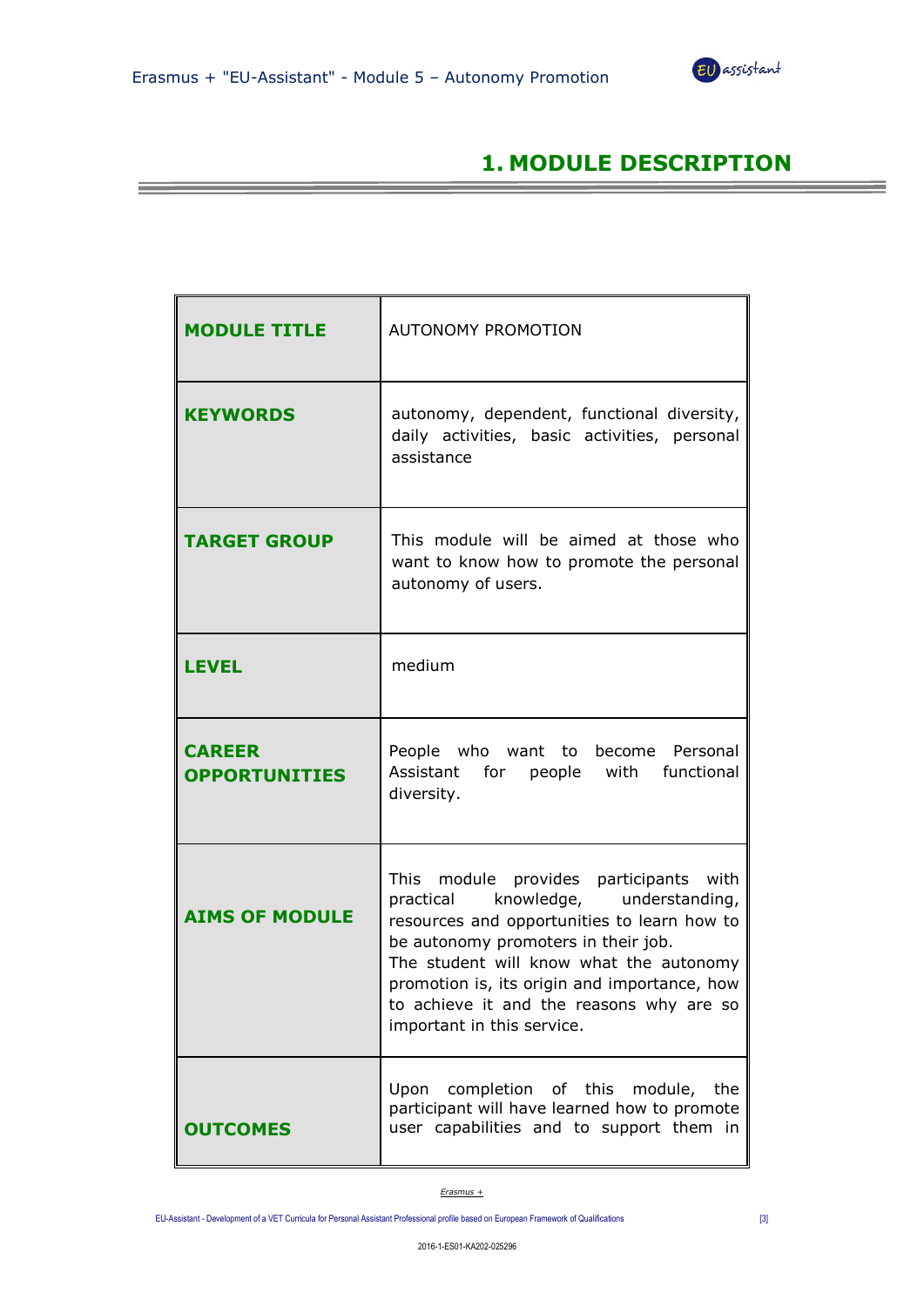

| <b>LEARNING</b>                            | independent living.                                                                                                                                                                               |
|--------------------------------------------|---------------------------------------------------------------------------------------------------------------------------------------------------------------------------------------------------|
| <b>PREREQUISITE (S)</b><br><b>SKILLS:</b>  | Basic use of ICT.                                                                                                                                                                                 |
| <b>PREREQUISITE (S)</b><br><b>COURSE:</b>  | none                                                                                                                                                                                              |
| <b>GUIDED LEARNING</b><br><b>HOURS:</b>    | 5                                                                                                                                                                                                 |
| <b>COMPENTENCY</b>                         | The student understands his role in the<br>autonomy promotion of the users                                                                                                                        |
| <b>ASSESMENT</b>                           | The evaluation will consist of a multiple<br>choice type test and develop response<br>exercise, which will test the knowledge and<br>understanding of students through learning<br>outcomes test. |
| <b>CATEGORY</b>                            | cost (cost optimization)<br>time (efficient time management)<br>s-quality (service quality)<br>m-quality (management quality)                                                                     |
| <b>SUPLEMANTARY</b><br><b>MATERIAL (S)</b> | none                                                                                                                                                                                              |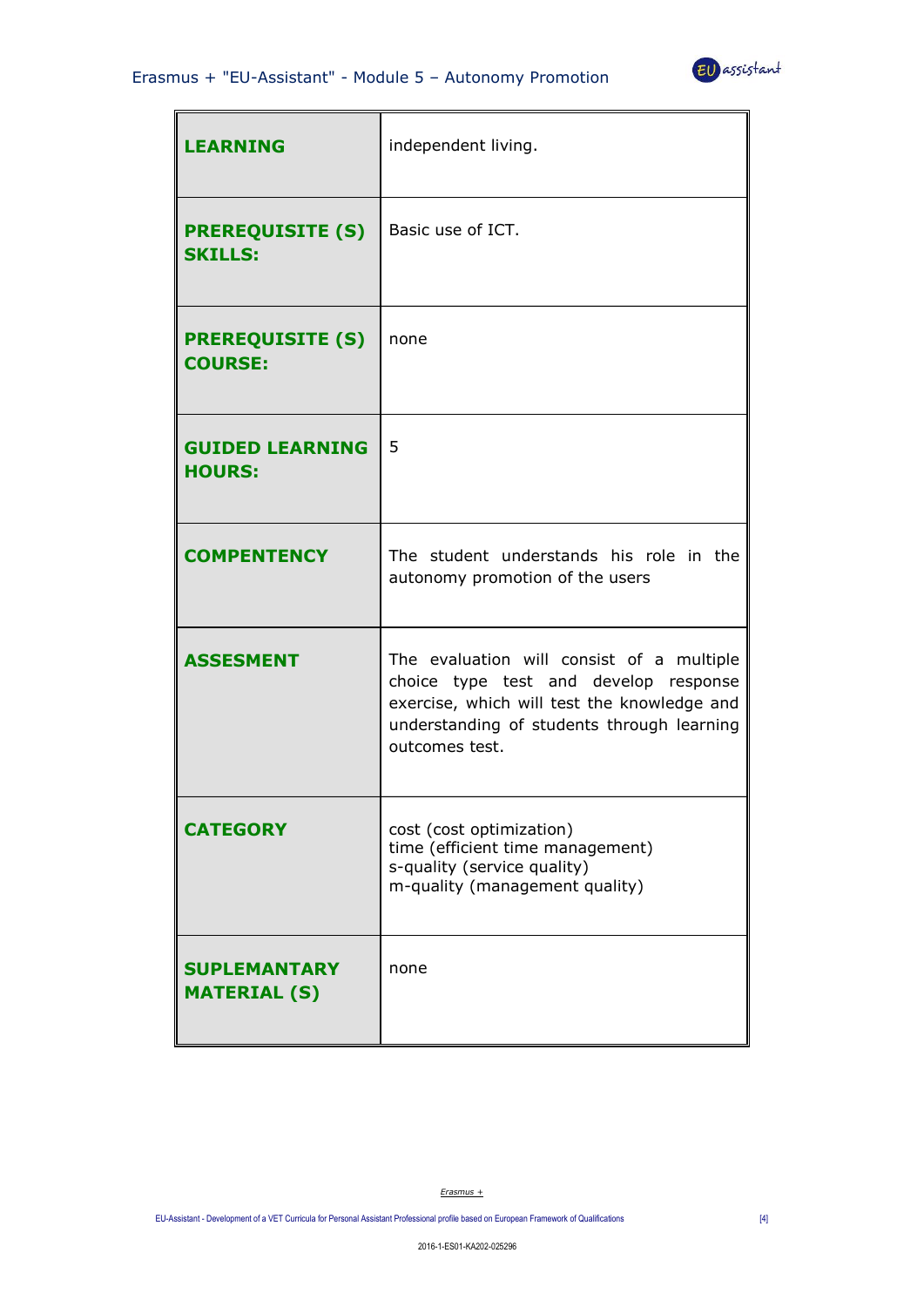

## **2. INTRODUCTION**

Dear participant,

Welcome to this module! This module is created within the framework of training for people who are interested in becoming personal assistants for people with disabilities. In this module you will learn about one of the most important competences when it comes to being a personal assistant, and it is how to promote the autonomy of users. In order to work in accordance with the independent living philosophy, it is necessary to know the importance of promoting their capacities and not focusing on functional diversity.

Module 5 includes contents on concepts related to autonomy promotion, where it comes from and its importance, ways to achieve this autonomy promotion in the users and some practical advices in the development of the personal assistance service.

Warm regards,

EU- Assistant Project Team

*Erasmus +*

EU-Assistant - Development of a VET Curricula for Personal Assistant Professional profile based on European Framework of Qualifications [5]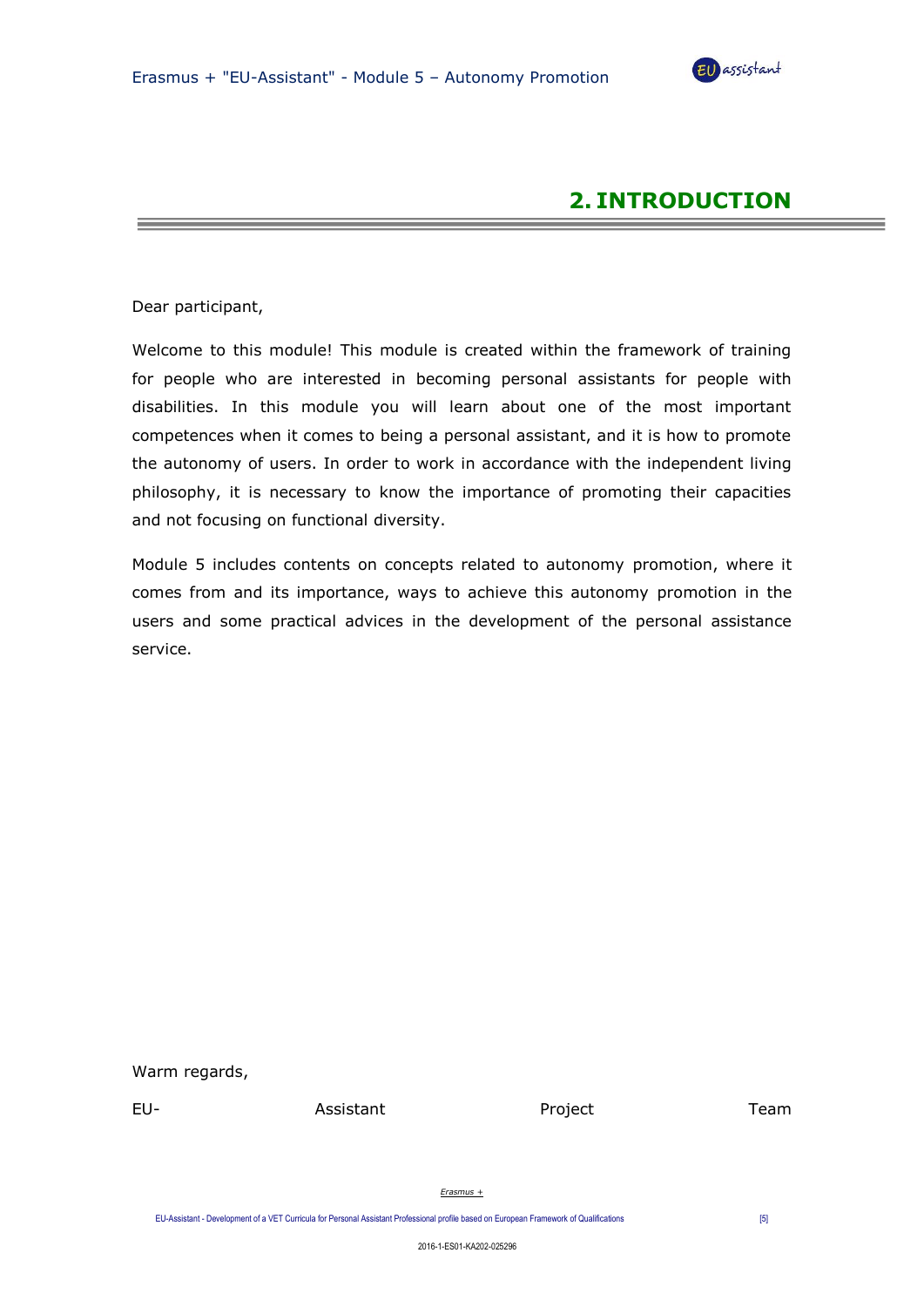

## **3. DEFINITION**

**Autonomy** is the ability to control, evaluate and make personal decisions about how to live according to one's own rules and preferences, as well as to develop the basic activities of daily life.

A person is autonomous when he performs activities according to his/her needs and abilities, when he/she regulates behavior style and adapts it to the situations in which he lives. When you can choose between different options and choose the one that best fits your needs and the demands of the situation, and when you persevere in the pursuit of a task without frustration or abandon. Autonomy is not limited by intellectual or physical capacity because, with the necessary human, physical and / or environmental supports, we can all decide for ourselves and control our own lives.

It is important to know that the concept of autonomy refers not only to performing basic activities of daily life such as feeding, hygiene or transportation, but to all those tasks that make a person develop effectively in the community and develop his life project (i.e. his Personal Plan of Independent Living).

Some other concepts relevant to this content are:

- **Basic activities of daily life**: the most basic tasks of the person that allow him to perform with a minimum of autonomy and independence, such as: personal care, basic domestic activities, essential mobility, recognition of people and objects, guidance or understanding and execution of orders and tasks.
- **Support needs for personal autonomy:** those that require people with disabilities to achieve a satisfactory degree of personal autonomy in the community.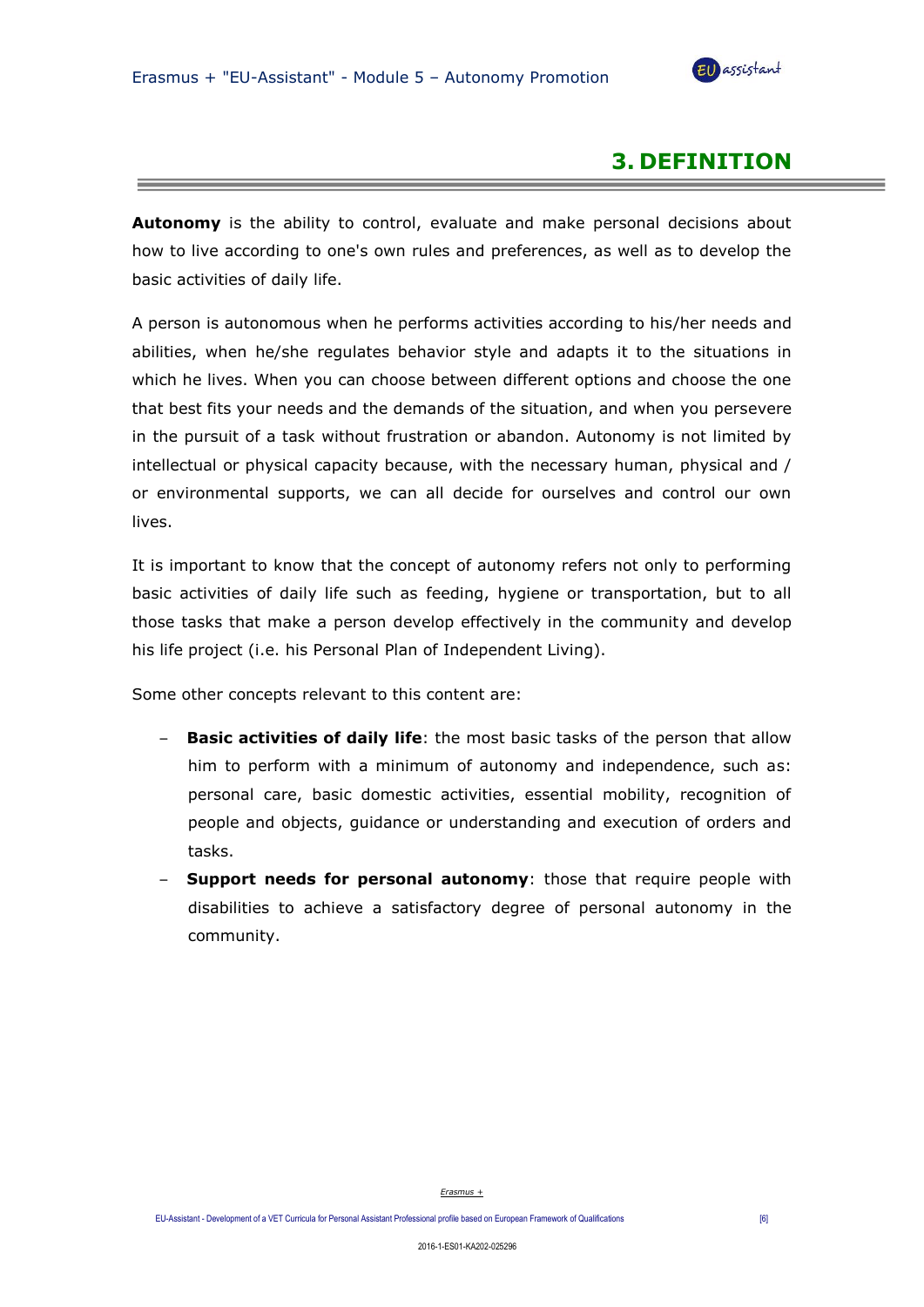

## **4. ORIGIN AND IMPORTANCE**

#### **4.1. What is the origin?**

The personal autonomy promotion derives from the United Nations Convention on the Rights of Persons with Disabilities, adopted on 13 December 2006, which highlights the importance of ensuring human rights and freedoms of these people. The charter adopted by the participating countries in the convention is a vital legal instrument. It affirms the rights of people with disabilities, highlighting their right to personal autonomy and independent living, abandoning the traditional system of care that had been applied up to that time. Specifically, Article 19 explicitly recognizes the obligation of Member States to respect and promote the right of persons with disabilities to live independently and to have the same options as others. States are required to take effective measures to facilitate the full enjoyment of this right and its full inclusion and participation in the community.



CONVENTION on the RIGHTS of PERSONS with DISABILITIES

#### **4.2. Why is autonomy promotion so important?**

Promoting the autonomy and capacities of users with functional diversity is very important for the improvement of self-esteem and valuation that one has of itself. Autonomy is the way to independence, well-being and quality of life.

"If I can do things without help, if I can choose, I feel more valuable, more sure of myself and therefore more adapted, freer and happier."

It is not intended that the user has very high goals or achieves great achievements; simply that he/she can learn and grow in equal opportunities, being able to lead the life he wants within own capabilities.

Autonomy is important for the following reasons:

– **Facilitates learning**. Facing different situations, analyzing them, finding solutions and trying to solve them with the least possible help is an inexhaustible source of experimentation that allows learning and developing the person's abilities.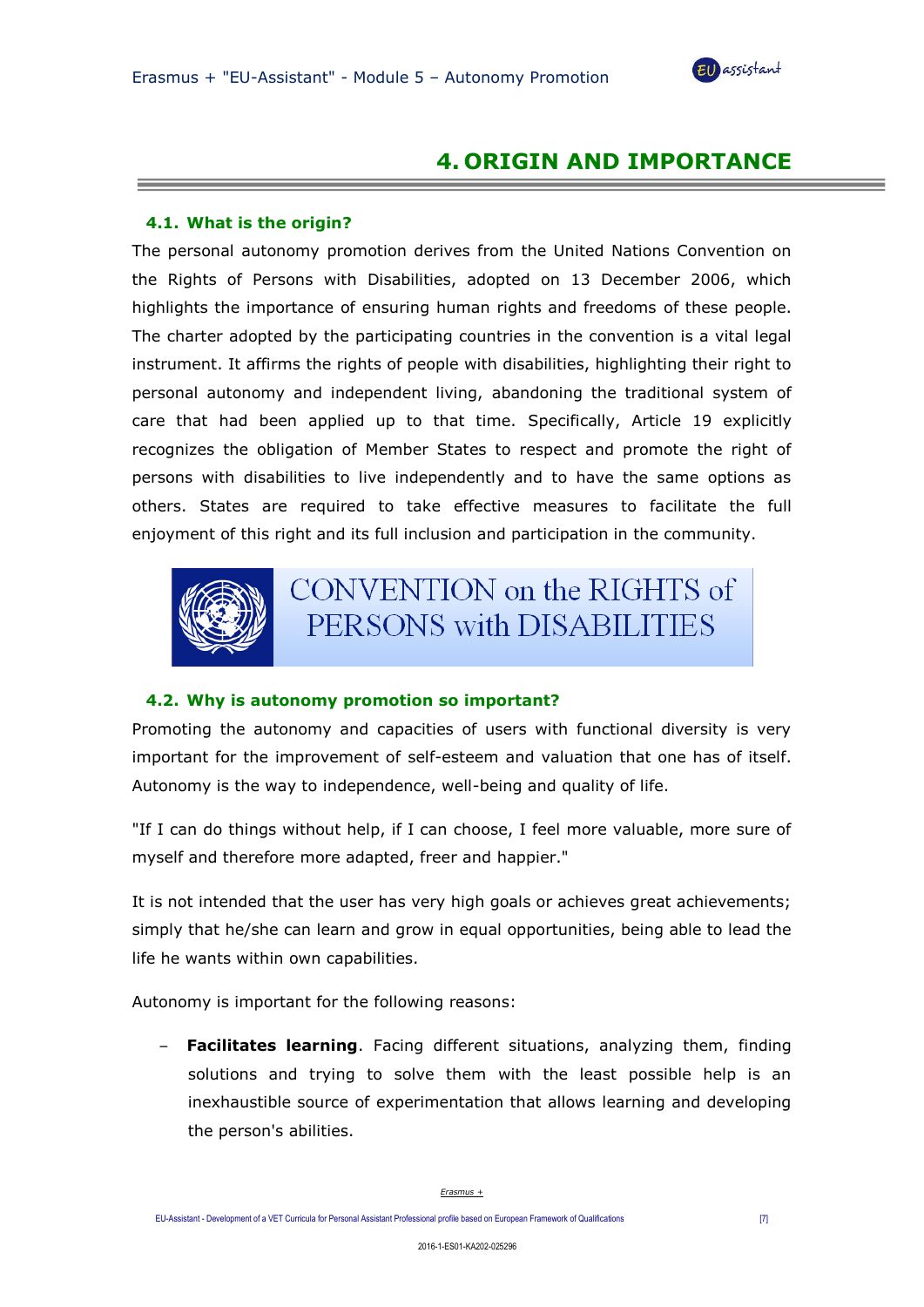#### Erasmus + "EU-Assistant" - Module 5 – Autonomy Promotion



Increases self-esteem. The continued experience of solving everyday situations allows one to feel more valuable and more secure, and from this security, facing new challenges, new experiences. Positive self-esteem allows one to accept oneself as one is, to have initiative and to relate better to others.



- **Avoid anxiety**. If one person becomes dependent on another, given the different situations that occur, he will feel a lot of anxiety or worry because he will not know how to respond, he will need someone to direct him. On the contrary, if you are autonomous, you will be calmer and feel better just by trying to find solutions.
- **The user is better suited to face everyday situations**. Daily life is full of recurring routines. If the person knows how to respond to these routines on his/her own, he/she will feel safer. But, in addition, we often have to make changes, situations that are not foreseen in which decisions have to be made. The autonomous person is more prepared to admit those changes. Even if the answer to these unforeseen events is not perfect, just being able to respond will provide stability and well-being.
- **Respond better to social requirements**. Participating in social situations such as interacting in school, community or family is a necessity that every human being has. The self-determined person can participate better in collective activities assuming their responsibilities; can react to other people without the need for a mediator, thus gaining the esteem and respect of others.
- **It is a guarantee for the future.**
- *Erasmus +* **Increases dignity.** Every person, by virtue of his being, has the right to his dignity. Giving you responsibilities in line with your ability is to give you the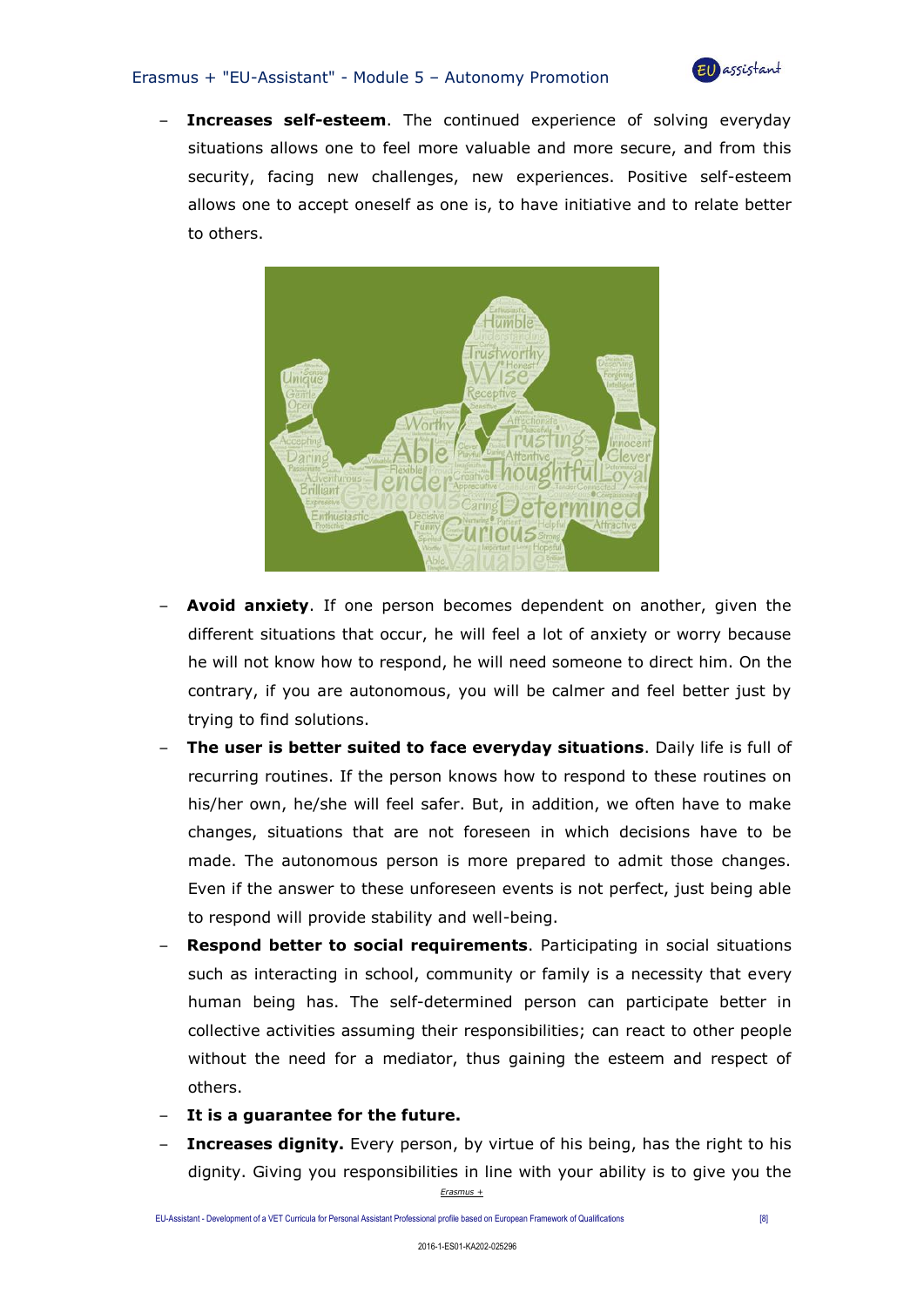



opportunity to feel useful and valuable for self and for the society as a whole.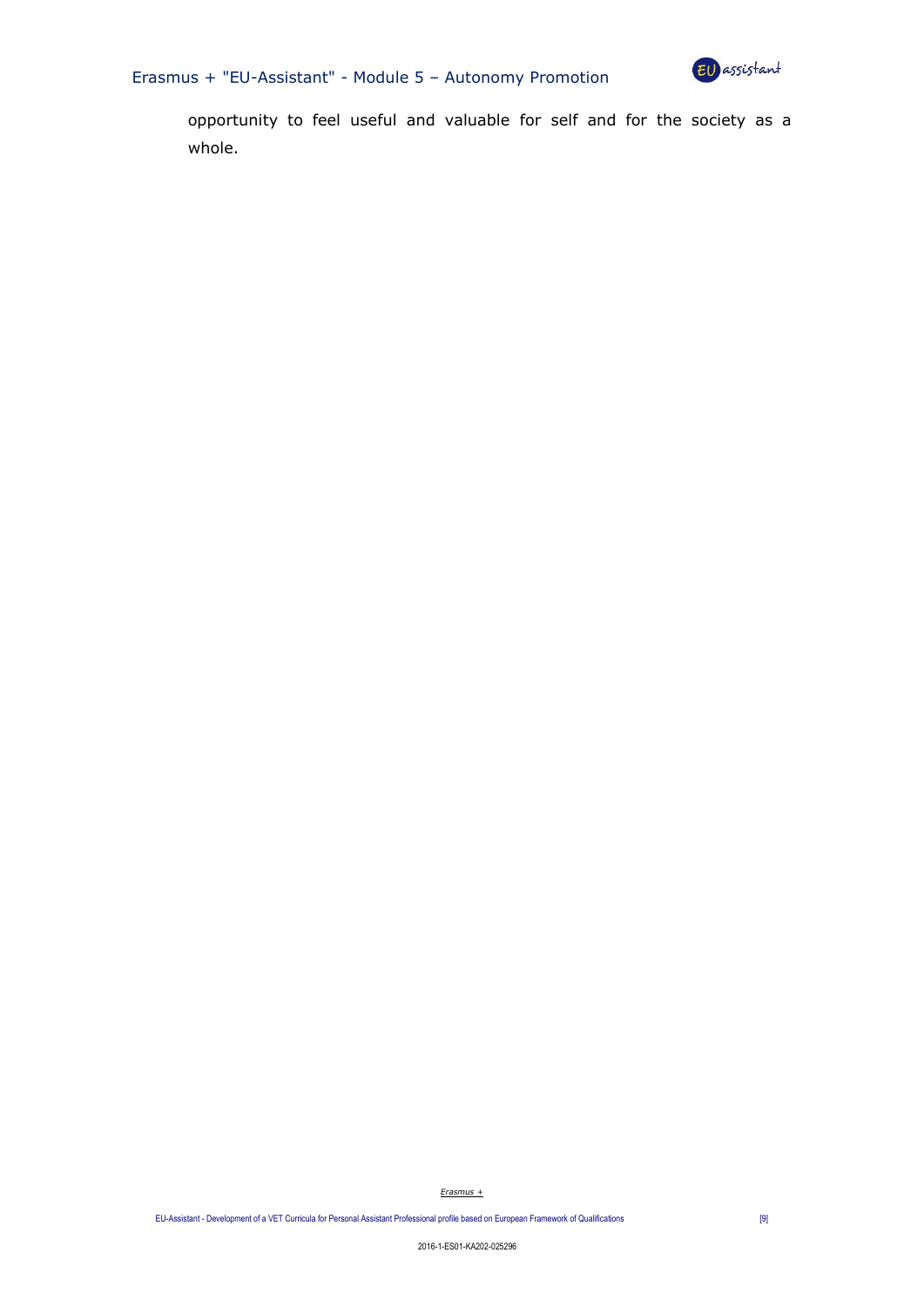

## **5. HOW TO ACHIEVE THIS AUTONOMY?**

The personal autonomy promotion of people with functional diversity is intended to be reached also through a personal assistant.

To this end, laws in some countries (such as Spain) established an economic allowance to pay personal assistance whose purpose is to promote the autonomy of persons with high dependence. The objective is to contribute to the recruitment of personal assistance for a number of hours sufficient to provide the beneficiary access to education and work, as well as a more autonomous life in basic activities of daily living.

One of the fundamental measures to promote the personal autonomy of people with disabilities (especially if they are dependent) is the possibility to provide them the help of a professional to provide personal assistance. It is a way to realize the right to live independently and to be included in the community, as reflected in Article 19 of the International Convention on the Rights of Persons with Disabilities, adopted by the General Assembly of the United Nations on 13 December 2006.

As expressly stated in article 19, the aim is to "promote the autonomy of persons in a situation of dependence", by contributing economically to access to a personal assistance service "to facilitate the beneficiary's access to education and work, as well as a more autonomous life in the exercise of the basic activities of daily life ", that is to say, to develop an independent life.

In this way, the areas in which the personal assistant can contribute to the personal autonomy promotion are distinguishing in: a) the Daily Life Basic Activities (DLBA); B), access to education and work, and c) other needs.

The **first** area (assistance in the DLBA) is the basic scenario from which one starts, and which defines one's own dependency situation. The assistant can make the life of the dependent person more autonomous if he/she provides his/her services in that area, performing support activities that would be impossible without.

The **second** sphere is that which marks the differential element with respect to other more traditional services (such as the Home Help Service), since it specifically refers to personal attention to develop two key areas of personality development, such as education and work life.

#### *Erasmus +*

EU-Assistant - Development of a VET Curricula for Personal Assistant Professional profile based on European Framework of Qualifications [10]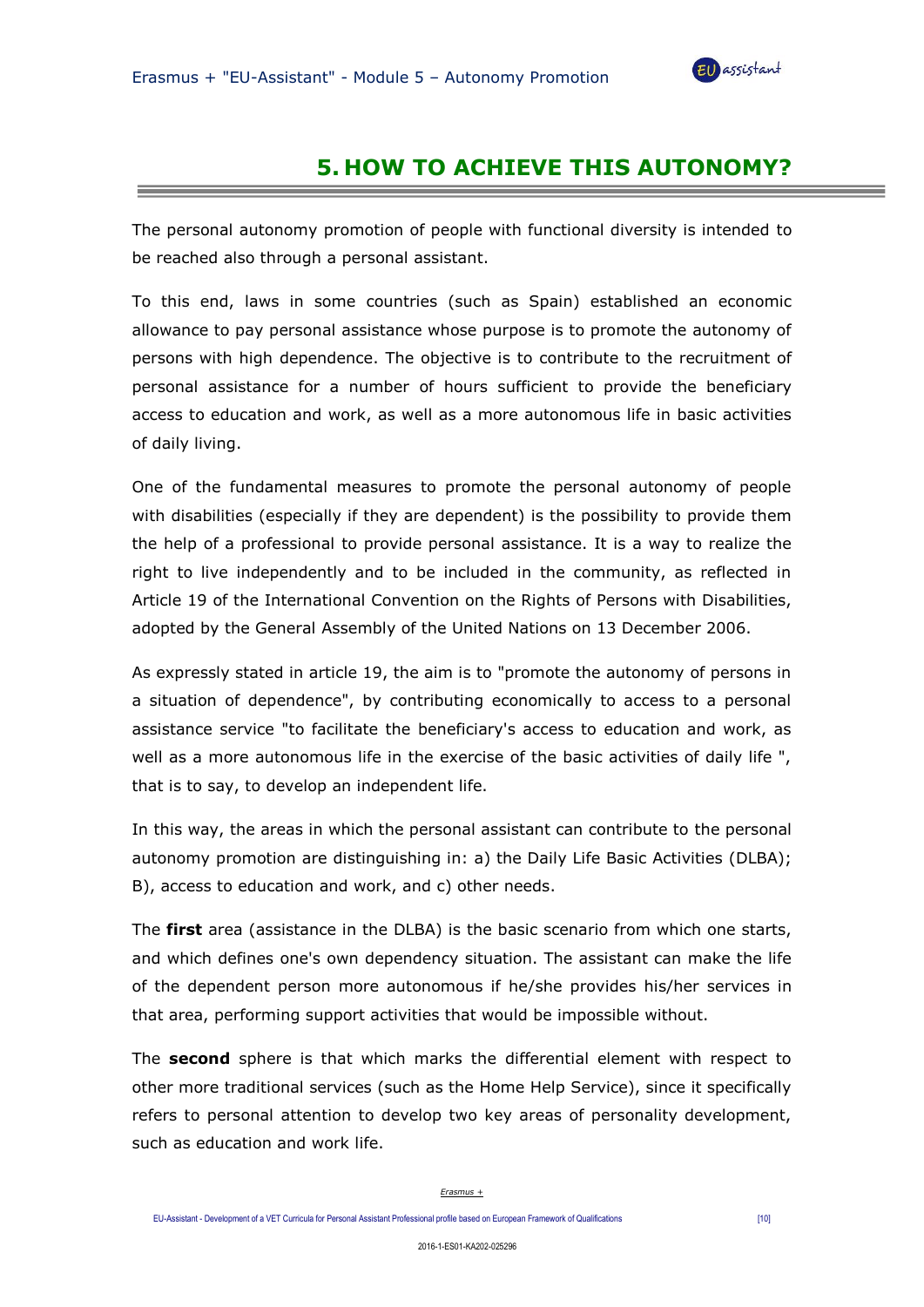### Erasmus + "EU-Assistant" - Module 5 – Autonomy Promotion





We must not forget the third sphere, and which is that support is necessary in dealing with another set of needs, in addition to the specific ones of daily life. We refer to educational, rehabilitation and leisure needs for which they also need the support of a third person:, so this service must be flexible enough to cover also their other specific needs of daily life.

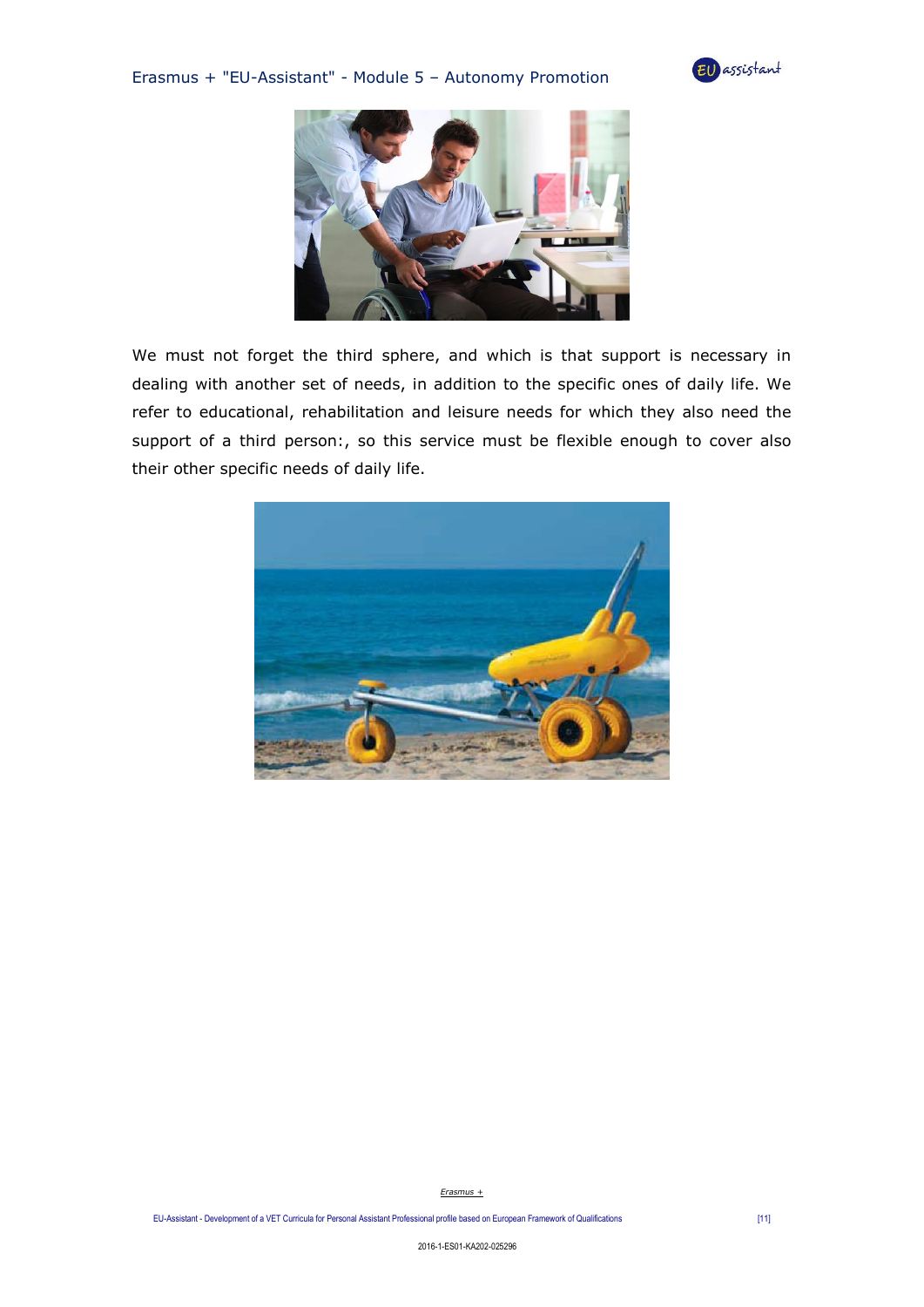the control of the control of the control of the control of the control of the control of



## **6. PRACTICAL ADVICES TO AUTONOMY PROMOTION**

To act according to Independent Living Philosophy, which supports the Personal Assistance service, it is necessary:

- Promote the personal abilities to lead an independent life, making their own decisions.
- Avoid focusing attention on functional diversity and avoid using the term "dependent person" because the meaning of the word "dependent" is very broad and covers many areas, so we all move in a dependency range according to a specific aspect. For example, a person with severe functional diversity may have a lot of physical dependence, but be very independent mentally, economically...
- Do not make decisions instead of the person about what refers to his/her daily life.
- Be patient regarding the time that the person needs to perform the tasks by him/herself, and not to overtake.
- Maintain a proactive attitude, but restrict support to those activities which the person needs.
- Facilitate and offer support to the person accessing the services offered by the community.
- Support the person with functional diversity in their social integration, staying in the background when the he/she does not need support, in order to facilitate his/her independent social development.